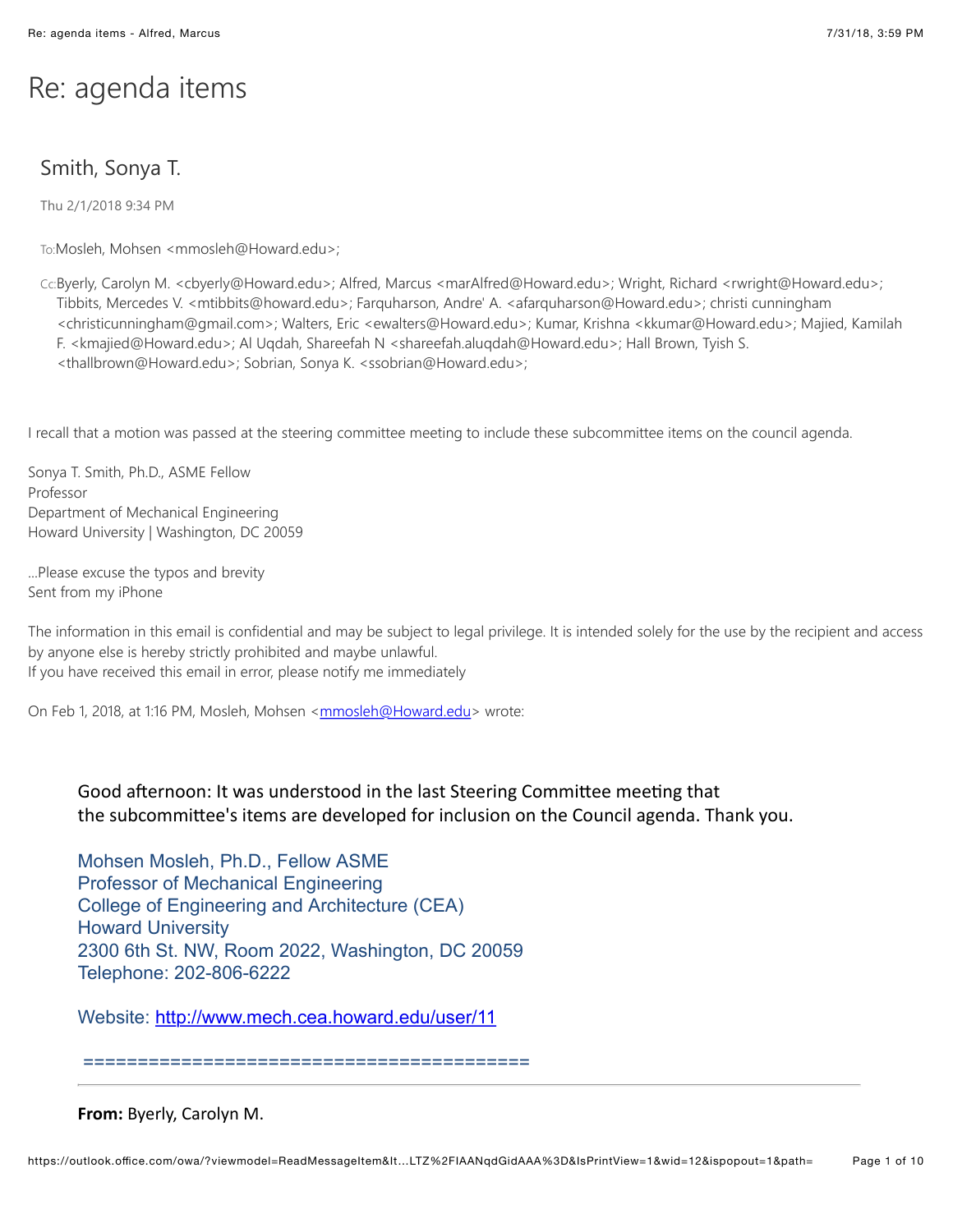Sent: Thursday, February 1, 2018 10:09:05 AM To: Alfred, Marcus; Wright, Richard Cc: Tibbits, Mercedes V.; Farquharson, Andre' A.; Smith, Sonya T.; Mosleh, Mohsen; christi cunningham; Walters, Eric; Kumar, Krishna; Majied, Kamilah F.; Al Uqdah, Shareefah N; Hall Brown, Tyish S.; Sobrian, Sonya K. Subject: RE: agenda items

Richard, I participated in the development of these priorities and urge you to place them on the agenda.

I also note that I cannot attend Friday's meeting.

Carolyn

Dr. Carolyn M. Byerly

Professor and Chair

Department of Communication, Culture & Media Studies

Cathy Hughes School of Communications, Howard University

525 Bryant Street, NW, Room C-248

Washington, DC 20059, USA

Phones:

202.806.5121 (Office)

240.821.2859 (Cell)

http://communications.howard.edu/faculty/carolyn-m-byerly-ph-d/

www.howardmediagroup.org

From: Alfred, Marcus Sent: Thursday, February 01, 2018 7:13 AM To: Wright, Richard <rwright@Howard.edu> Cc: Tibbits, Mercedes V. <mtibbits@howard.edu>; Byerly, Carolyn M. <cbyerly@Howard.edu>;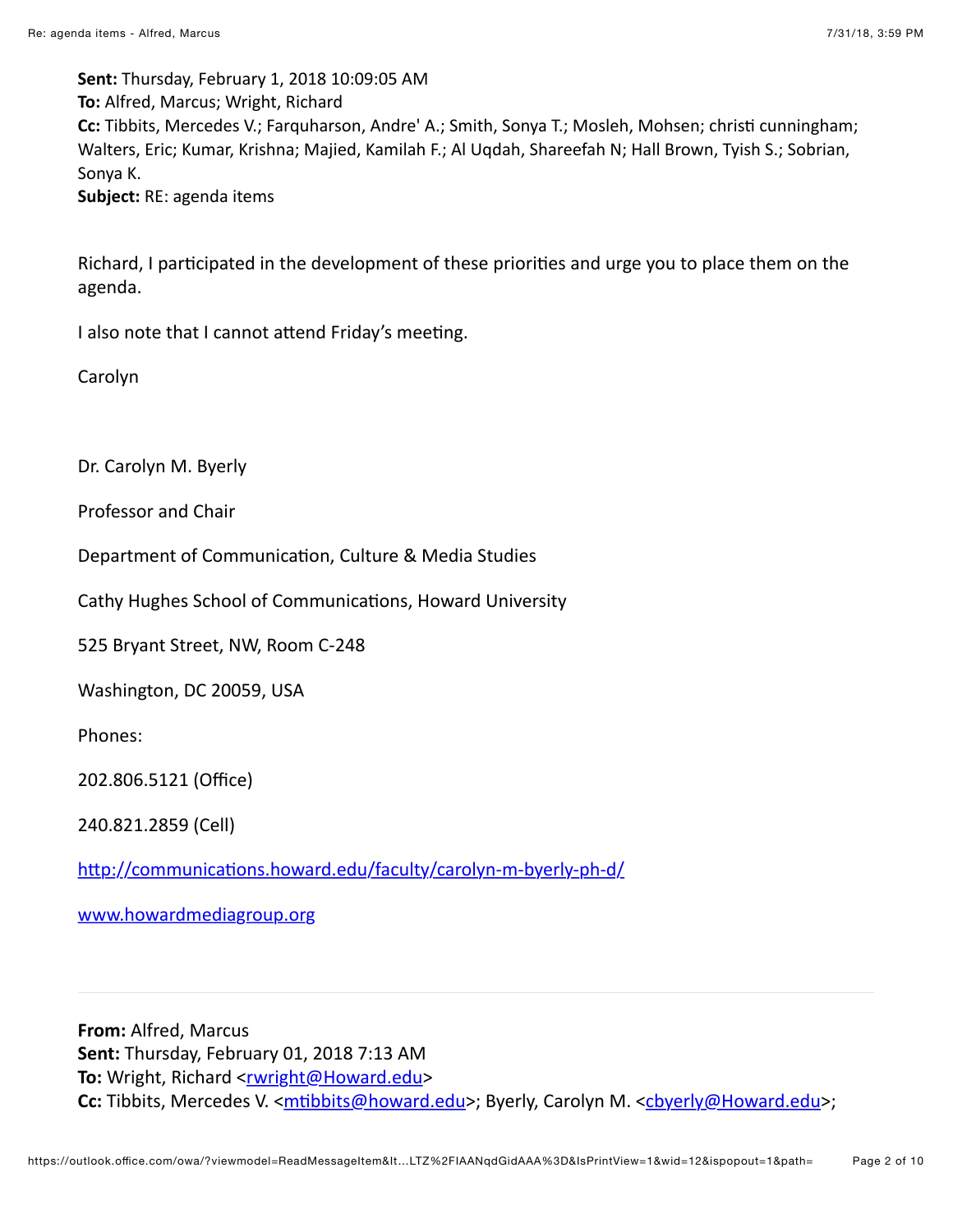Farquharson, Andre' A. <afarquharson@Howard.edu>; Smith, Sonya T. <ssmith@Howard.edu>; Mosleh, Mohsen <mmosleh@Howard.edu>; christi cunningham <christicunningham@gmail.com>; Walters, Eric <ewalters@Howard.edu>; Kumar, Krishna <kkumar@Howard.edu>; Majied, Kamilah F. < kmajied@Howard.edu>; Al Ugdah, Shareefah N < shareefah.alugdah@Howard.edu>; Hall Brown, Tyish S. <thallbrown@Howard.edu>; Sobrian, Sonya K. <ssobrian@Howard.edu> Subject: agenda items

Dear Prof. Wright:

Please find the agenda items below for tomorrow that came from the majority of the steering committee. I request that these be on the top of the agenda for tomorrow. (in addition to the already agreed upon topics of the undergraduate faculty trustee and the committee on committees)

- 1.FSC/administration collaboration in Boiler/pipe crisis aftermath
- 2.calendar and timings
- 3.HUSA, grad student, HUSO, Hilltop invitations
- 4.alert system
- 5.administration before union vote
- 6. Building access for irreplaceable research
- 7. One year tenure clock extension
- 8. president's meeting
- 9. helping faculty publicly raise their voices
- 10. evaluations and hirings
- 11. intimidation of faculty
- 12. handbook changes
- 13. benefits and faculty (retired too)
- 14. multiple sex assault allegations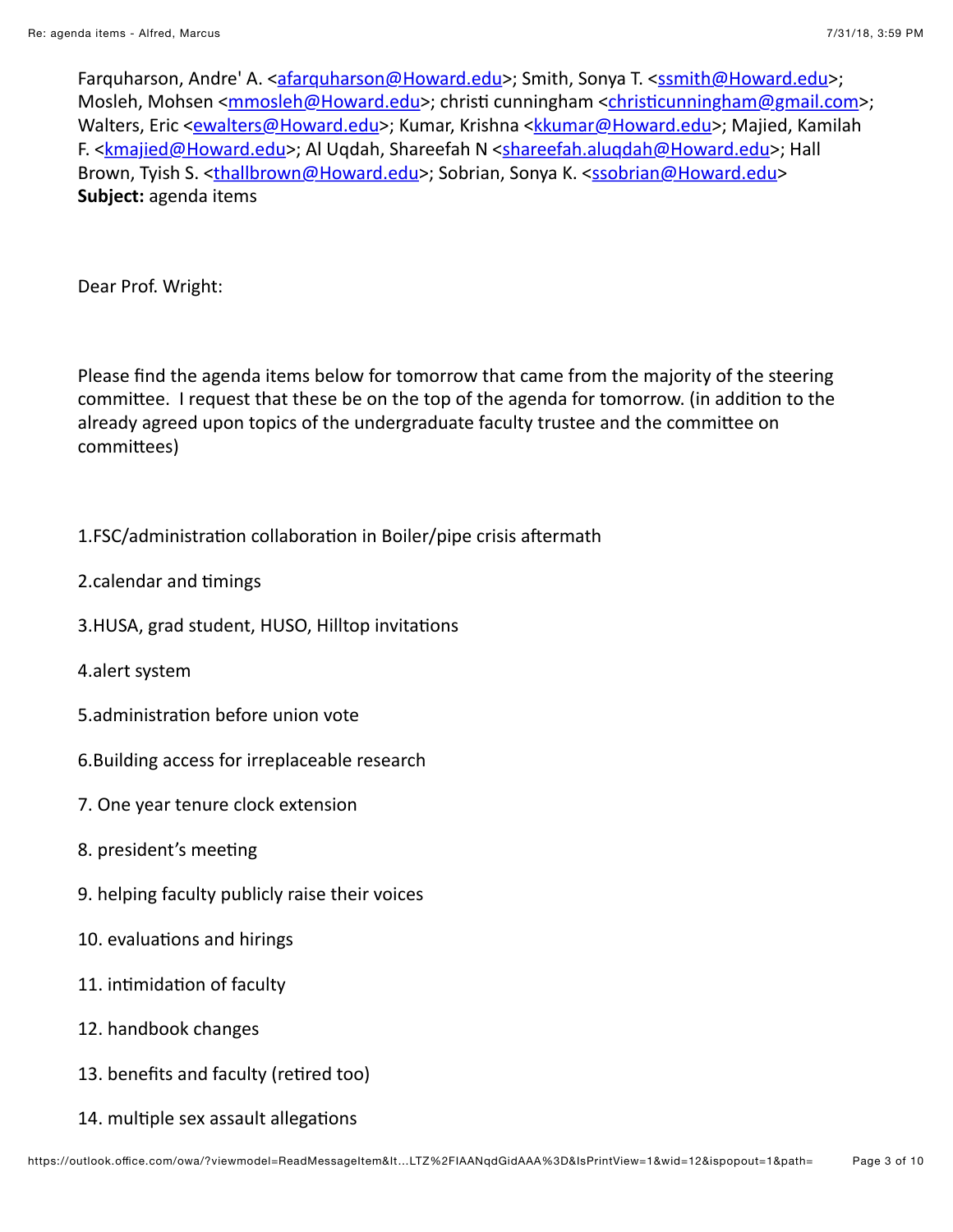1.FSC/administration collaboration in Boiler/pipe crisis

Statement: The FS council requests representation in assessment, deliberation, and planning involving the boiler/pipe crisis. The cost of the boiler pipe crisis and the insurance coverage to repair it is a matter relevant to all members of the University community. The University should be transparent about this information by either publication or meeting with the faculty senate council. Members of the Faculty Senate Council, not including chair and Officers, should be selected to serve on the bodies deliberating on this matter (Timeframe: Feb. 16, 2018). The administration should provide Steering Committee of the FSC with a resolution not to cover the shortfall by selling University assets or terminating faculty unless a transparent discussion among the University community is had.

Outcomes: Position statement published in FSC minutes. Clear picture of how the administration, insurance company, contractors, etc. are dealing with the crisis. Clearer picture of the expected outcomes and timeframes. Make sure administration, insurance, etc. understand faculty position.

How achieve? Send letter on expectations (statement above) to administration and BoT. Meet with President. Simple motion in council.

2.calendar and timings

Statement: The FS council requests that the following firm dates be set:

\*All college, school, and departmental budgets be delivered by April 1 for the following academic vear.

\*Colleges, schools, and departments get guaranteed 5 year TA positions by September each year for the following academic year.

\*Colleges, schools, and departments get guaranteed number of university scholarships by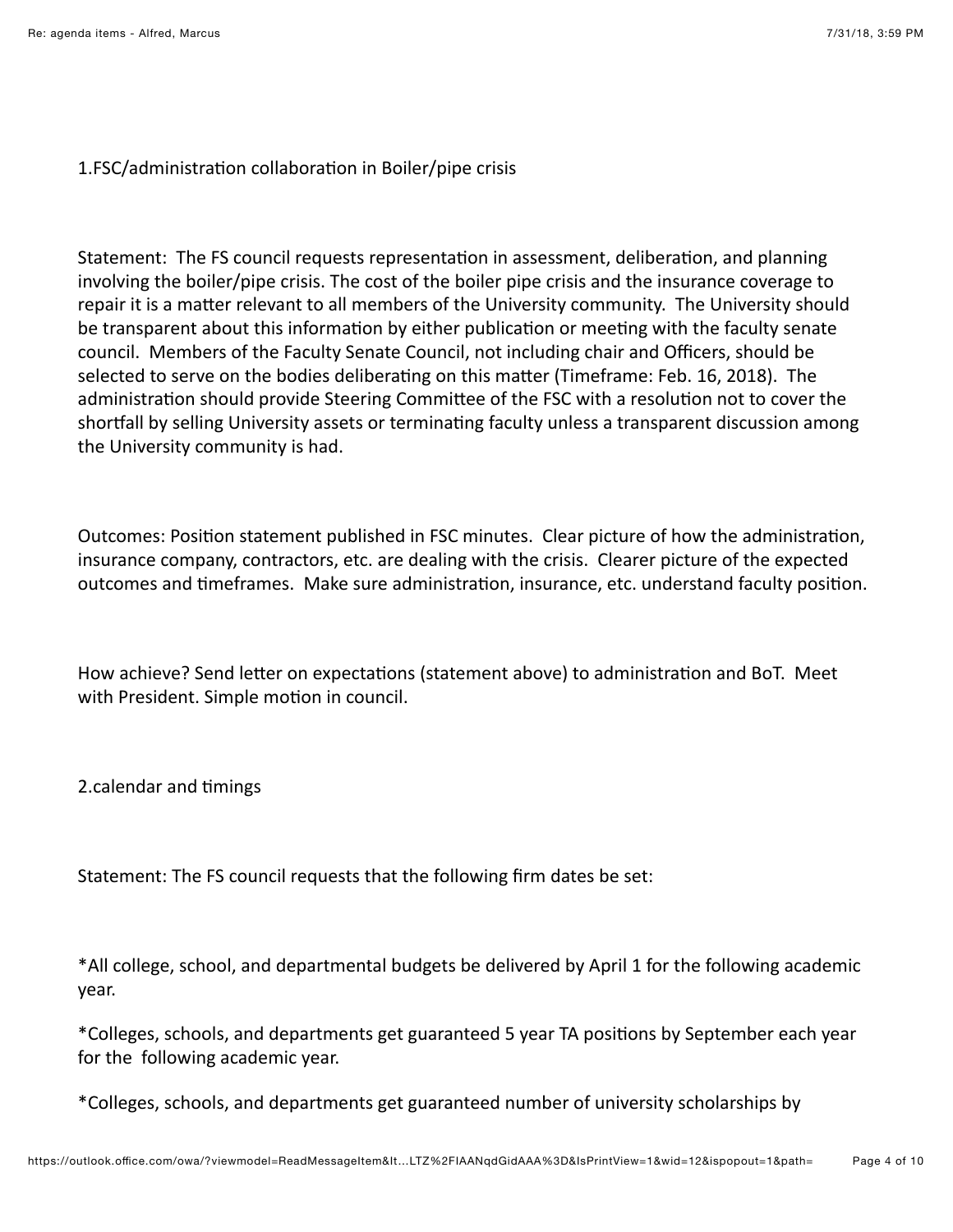September each year for the following academic year.

\*TA's, scholarships, fellowships, etc. are credited on time for the 1st day of classes.

\*Loans are credited to students before the first day of classes.

Outcomes: Published statement about FSC position in minutes. Student's financial aid paid on time. Timely budgets, guaranteed TA's etc., allow adequate planning to occur for schools, colleges, and departments. Simple motion in council.

3.HUSA, grad student, HUSO, Hilltop invitations

Statement: The FSC council invites HUSA, grad student, professional students, staff and Hilltop to speak briefly at each council meeting.

Outcomes: published statement about invitation in FSC minutes.

How achieved? Simple email invitation to each organization. Simple motion in council.

4.alert system

Position statement: The FSC council requests a fully functioning and regularly tested HU Alerts system. This includes timely email, mobil, and app announcements for emergencies. The council also expects regular communication from the administration on testing of HU Alerts system.

Outcomes: published position statement from FSC. Monthly testing of HU Alerts by administration. Monthly statement on testing of system from administration

How achieved? Meeting with president and request this is done. Simple motion in council.

5.administration before union vote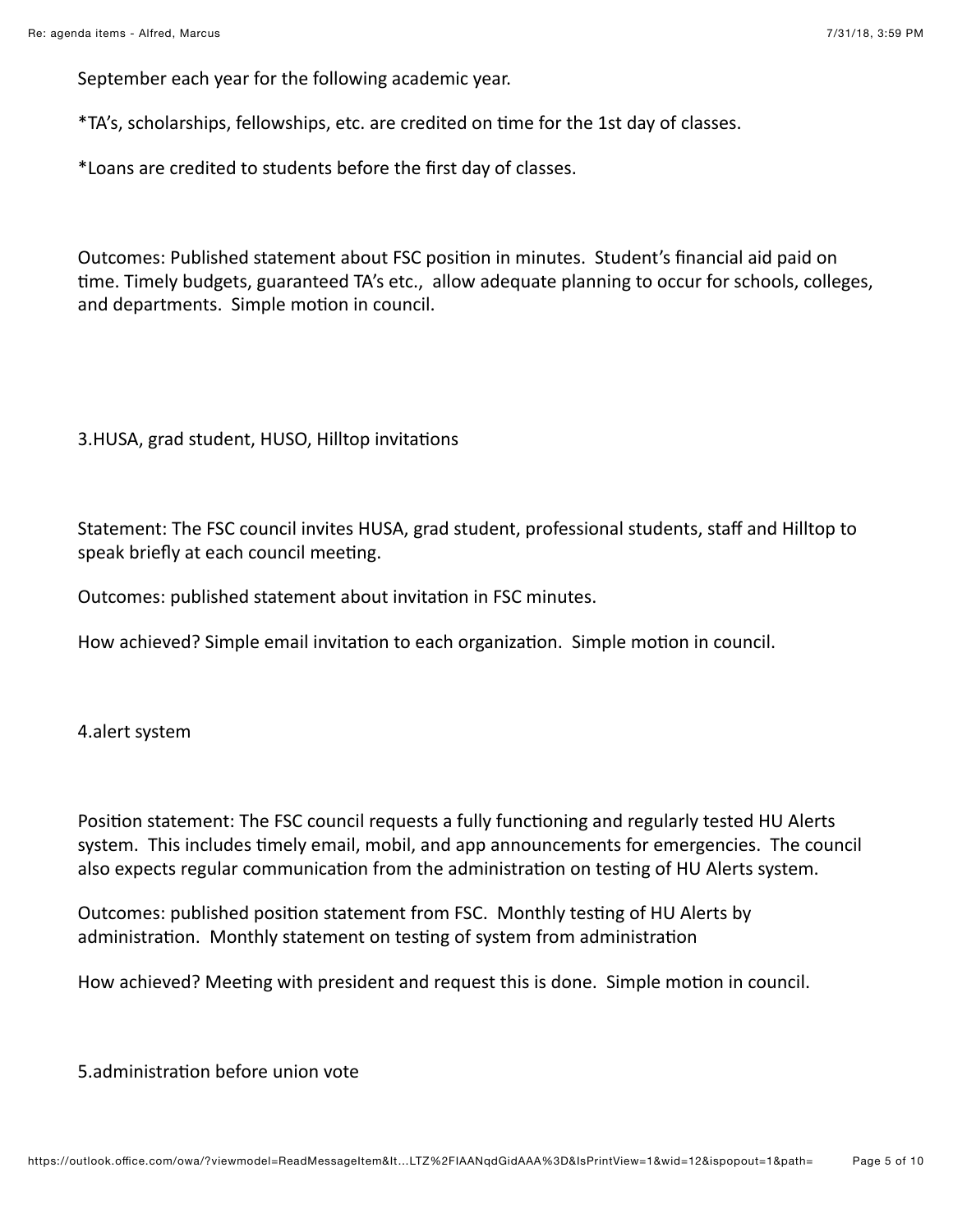Position statement: The FSC council requests an answer on if the documents referred to as a,b,c were written and sent by the administration.

Outcomes: Published position statement from FSC in minutes. Clear answer from administration.

How achieved? Meeting with president and request answer. Simple motion in council.

6. Building access for irreplaceable research

Position statement: The FS council requests that approved personnel access (if faculty cannot get access) condemned buildings to retrieve hard drives, books, documents before discarding these often irreplaceable objects. Some needed research and teaching materials may be recovered.

Outcomes: Published position statement from FSC in minutes.

How achieved? Meeting with president and request answer. Simple motion in council.

7. One year tenure clock extension

Position statement: The FSC requests the administration provide a blanket one-year extension to the tenure clock for all pre-tenure faculty.

Outcomes: Published position statement from FSC in minutes. Extension of 1 year tenure clock for pre-tenure faculty.

How achieved? Meeting with president and request answer. Simple motion in council.

8. president's meeting

Position statement: The FSC requests to meet next week with the president to discuss his responses and answers to the FSC relevant positions.

Outcomes: Published position from FSC in minutes. Positions sent to President and BoT.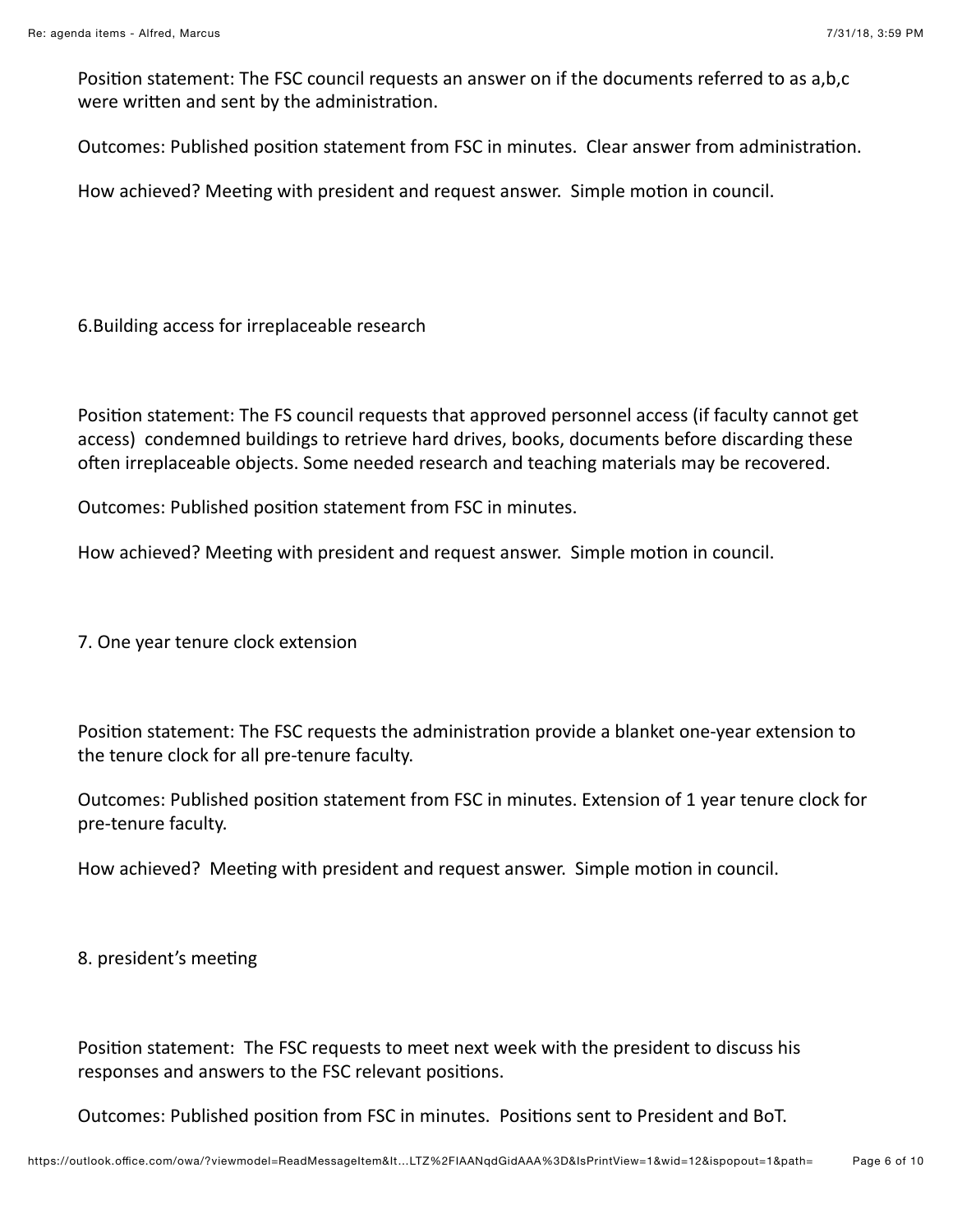Responses/Answers to relevant positions from administration.

How achieved. Send letter with relevant positions to President and Board after approved by council (again, simple motion).

9. Helping faculty raise their voices.

Statement: The FS council reaffirms the right of Howard faculty to exercise their academic freedom in matters both inside of Howard and out. In particular, the FS council supports, defends, and encourages Howard faculty to exercise their academic freedom in support of the university's mission, and the communities it serves.

Outcomes: Statement in FSC minutes. Simple vote by council for Ad hoc committee on web and social media accuracy involving FSC relevant topics with authority to post true and accurate accounts with special emphasis on academic freedom.

How done? Simple vote by council. Published statement in FSC minutes. Selection of committee. Inform BoT and administration.

10. Evaluation and hiring process

Statement: The FSC recommends consistent, fair, full faculty representation, participation, and management of Dean and upper administration searches and evaluations such that:

(a) Before hired, comprehensive evaluation metrics approved by faculty (or school if appropriate) are established for position/potential hire. (b) Before a contract is extended, open hearings of evaluation results.

Outcomes: Statement in FSC minutes. Simple vote by council to include this request in discussion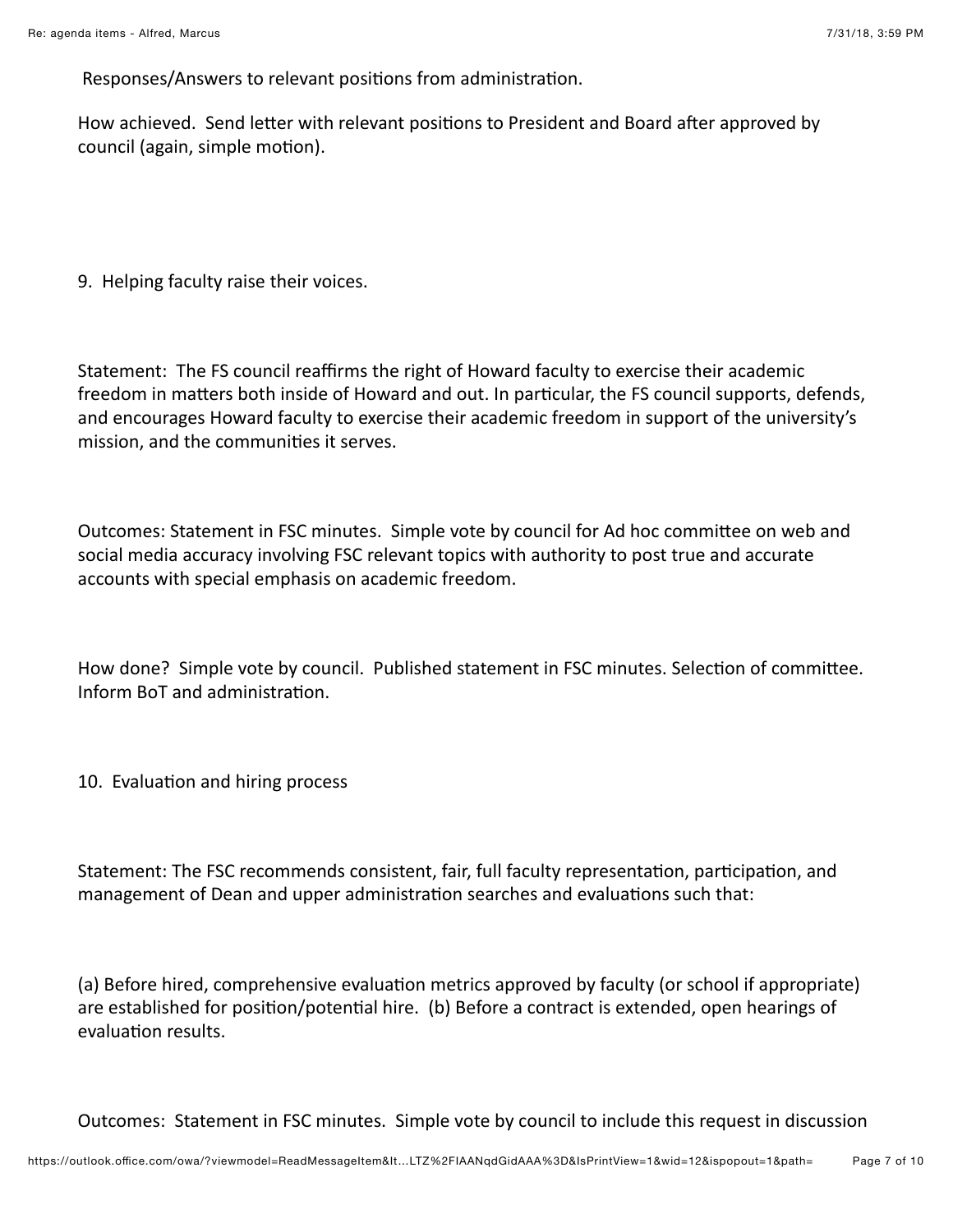with president. Sample evaluation tools and recommended metrics for deans, provost, president, vp's etc.

How done? Simple vote by council. Published statement in FSC minutes. Meeting with president. Proposal and sample docs by Prof. Al-ugdah and Prof. Kelly. Sample timeline for eval and hiring.

11. Intimidation of faculty.

This is addressed by points 9 & 10 above. As well as ombudsman.

12. Handbook

Statement: The FSC strongly recommends the following orderly process to inform, analyze, debate and make a decision on handbook changes:

- a. Finish and distribute an alignment spreadsheet of proposals
- b. Get feedback and reports from FS committees on changes and their impacts.
- c. Get feedback and reports from colleges and schools reps on changes.
- d. Post all feedback online and allow time for comment from faculty
- e. Steering committee/council votes after all the above.

Outcomes: Published FSC statement in minutes. alignment spreadsheet, reports/feedback, central location for comments.

How done? Simple vote by council. Inform administration and BoT. Charge to committees. Feedback/reports from committees and reps.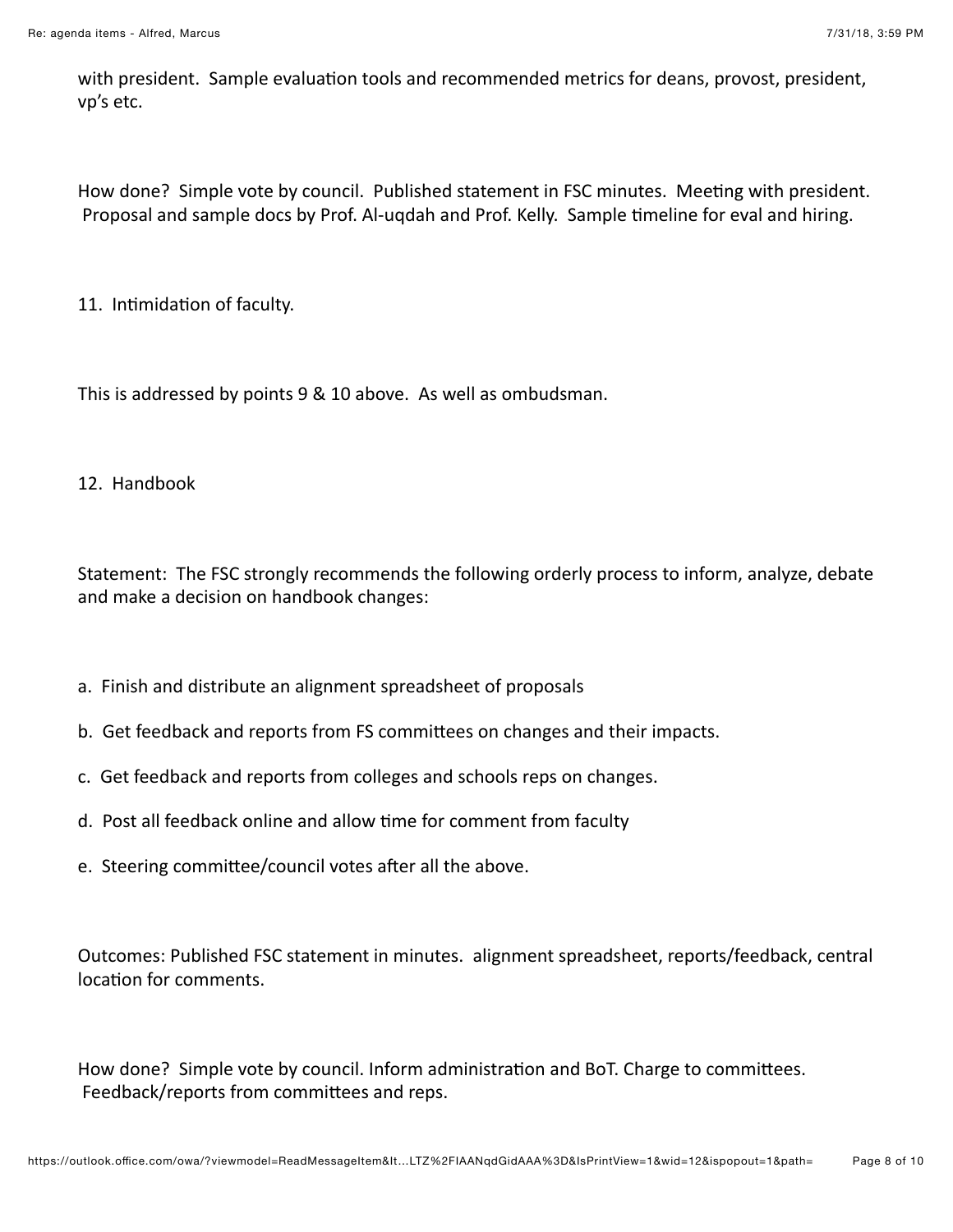## 13. Benefits

Statement: The FSC strongly recommends that the benefits of current and retired faculty be:

(a) highly competitive with the best local school plans. (b) No reduction in values of benefits, unless agreed by faculty senate and justified. (c) we request from the administration information on the arc of faculty compensation spanning their affiliation with Howard University including retirement. This would include current benefits as well as benefits upon retirement.

Outcomes: Published FSC statement in minutes. Only increases in benefits unless approved by faculty senate.

How done? Simple vote by council. Meeting with president and board.

14. Multiple sexual assaults by a single individual

Statement: Recent events at the University, nationally, and internationally have revealed the pervasive nature of sexual violence. Members of the University community must have a safe environment to learn and work. In addition to recent changes to the Universities' harassment policy, the administration should consider issuing a policy that any individual with 2 or more accusations of unwelcomed sexual touching from 2 or more different individuals and instances should be barred from campus immediately, pending investigation.

Outcomes: Published FSC statement in minutes. Policy change.

How done? Simple vote in council. Meeting with president and BoT.